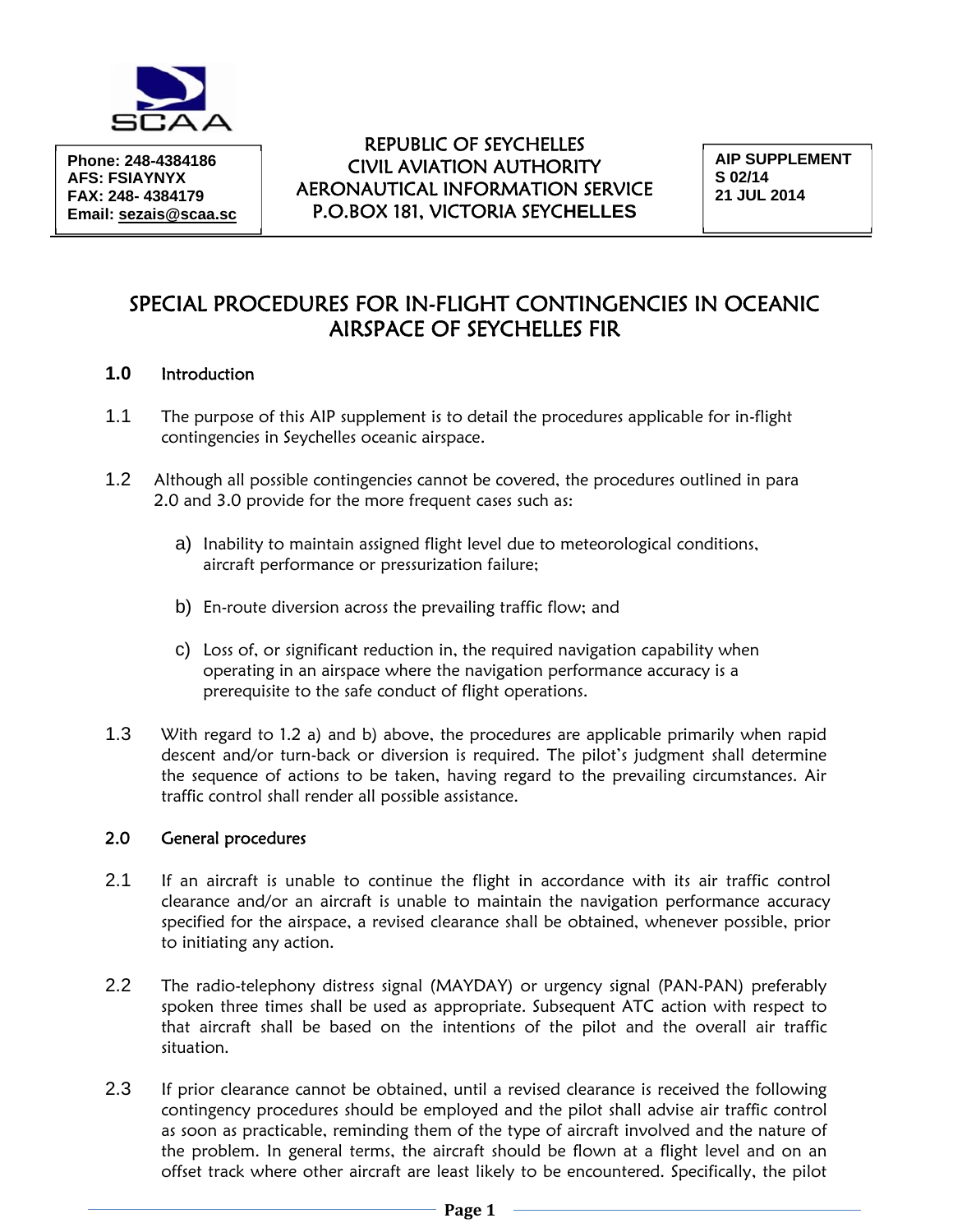### shall:

- a) Leave the assigned route or track by initially turning at least 45 degrees to the right or to the left, in order to acquire a same or opposite direction track offset 15 NM (28 km) from the assigned track center-line. When possible, the direction of the turn should be determined by the position of the aircraft relative to any organized route or track system. Other factors which may affect the direction of the turn are:
	- 1) the direction to an alternate airport;
	- 2) terrain clearance;
	- 3) any strategic lateral offset being flown; and
	- 4) the flight levels allocated on adjacent routes or tracks;
- b) Having initiated the turn:

1) if unable to maintain the assigned flight level, initially minimize the rate of descent to the extent that is operationally feasible (pilots should take into account the possibility that aircraft below on the same track may be flying a 1 or 2 NM strategic lateral offset procedure (SLOP)) and select a final altitude which differs from those normally used by 150 m (500 ft) if at or below FL 410, or by 300 m (1 000 ft) if above FL 410;

Or;

 2) if able to maintain the assigned flight level, once the aircraft has deviated 19 km (10 NM) from the assigned track centreline, climb or descend to select a flight level which differs from those normally used by 150 m (500 ft), if at or below FL 410, or by 300 m (1 000 ft) if above FL 410;

- 2.3.1 Establish communications with and alert nearby aircraft by broadcasting, at suitable intervals: aircraft identification, flight level, position (including the ATS route designator or the track code, as appropriate) and intentions, on the frequencies in use and on 121.5MHz (or a backup, or the inter-pilot air to air frequency 123.45MHz);
- 2.3.2 Maintain a watch for conflicting traffic visually and by reference to ACAS (if equipped);
- 2.3.3 Turn on all aircraft exterior lights (commensurate with appropriate operating limitations);
- 2.3.4 Keep the SSR transponder on at all times; and
- 2.3.5 Take action as necessary to ensure the safety of the aircraft.
- Note; When leaving the assigned track to acquire and maintain the track laterally separated by 10NM (19KM), the pilot should, where practicable avoid bank angles that would result in overshooting the track to be acquired.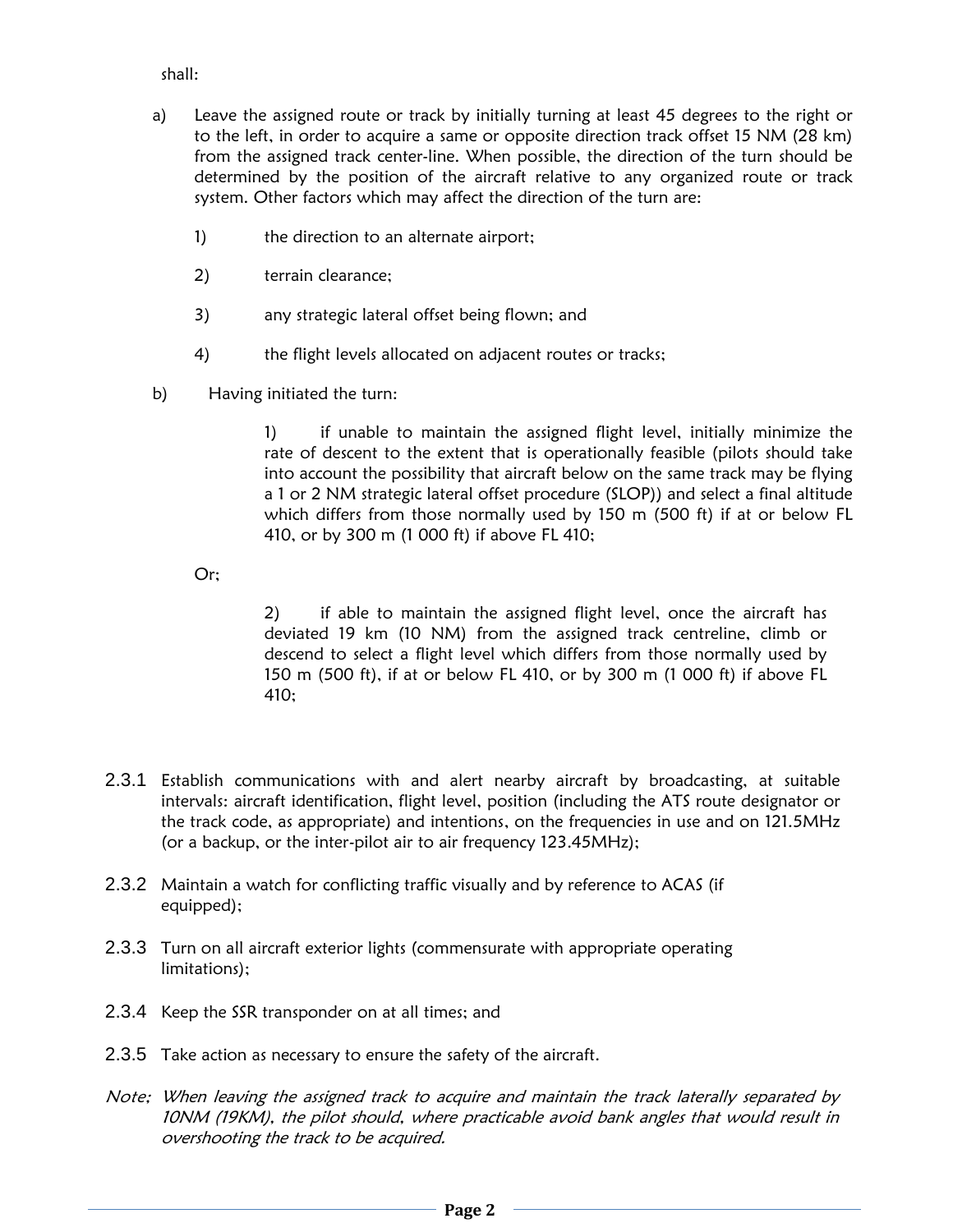## **2.4** Extended range operations by aeroplane with two turbine power units (ETOPS):

2.4.1 If the Contingency Procedures are employed by a twin engine aircraft as a result of an engine shutdown or failure of an ETOPS critical system, the pilot should advise

 ATC as soon as practicable of the situation, reminding ATC of the type of aircraft involved and request expeditious handling.

### 3.0 Weather deviation procedure

### **3.1** General

#### Note: The following procedures are intended for deviations around adverse meteorological condition.

- 3.1.1 When the pilot initiates communications with ATC, a rapid response may be obtained by stating 'WEATHER DEVIATION REQUIRED' to indicate that priority is desired on the frequency and for ATC response when necessary, the pilot should initiate the communications using the urgency call 'PAN-PAN' (preferably spoken three times).
- 3.1.2 The pilot shall inform ATC when weather deviation is no longer required, or when a weather deviation has been completed and aircraft has returned to its cleared route.

#### **3.2** Actions to be taken when controller-pilot communications are established

- 3.2.1. The pilot should notify ATC and request clearance to deviate from track, advising, when possible, the extent of the deviation expected.
- 3.2.2 ATC will take one of the following actions:
	- a) When appropriate separation can be applied, issue clearance to deviate from track; or
	- b) if there is conflicting traffic and ATC is unable to establish appropriate separation, ATC shall:
		- i. advise the pilot of inability to issue clearance for requested deviation;
		- ii. advise the pilot of conflicting traffic; and
		- iii. request the pilot's intentions.
- 3.2.3 The pilot should take the following actions:
	- a) Comply with air traffic control clearance issued; or
	- b) Advise ATC of intentions and execute the procedures detailed in para 3.3 below.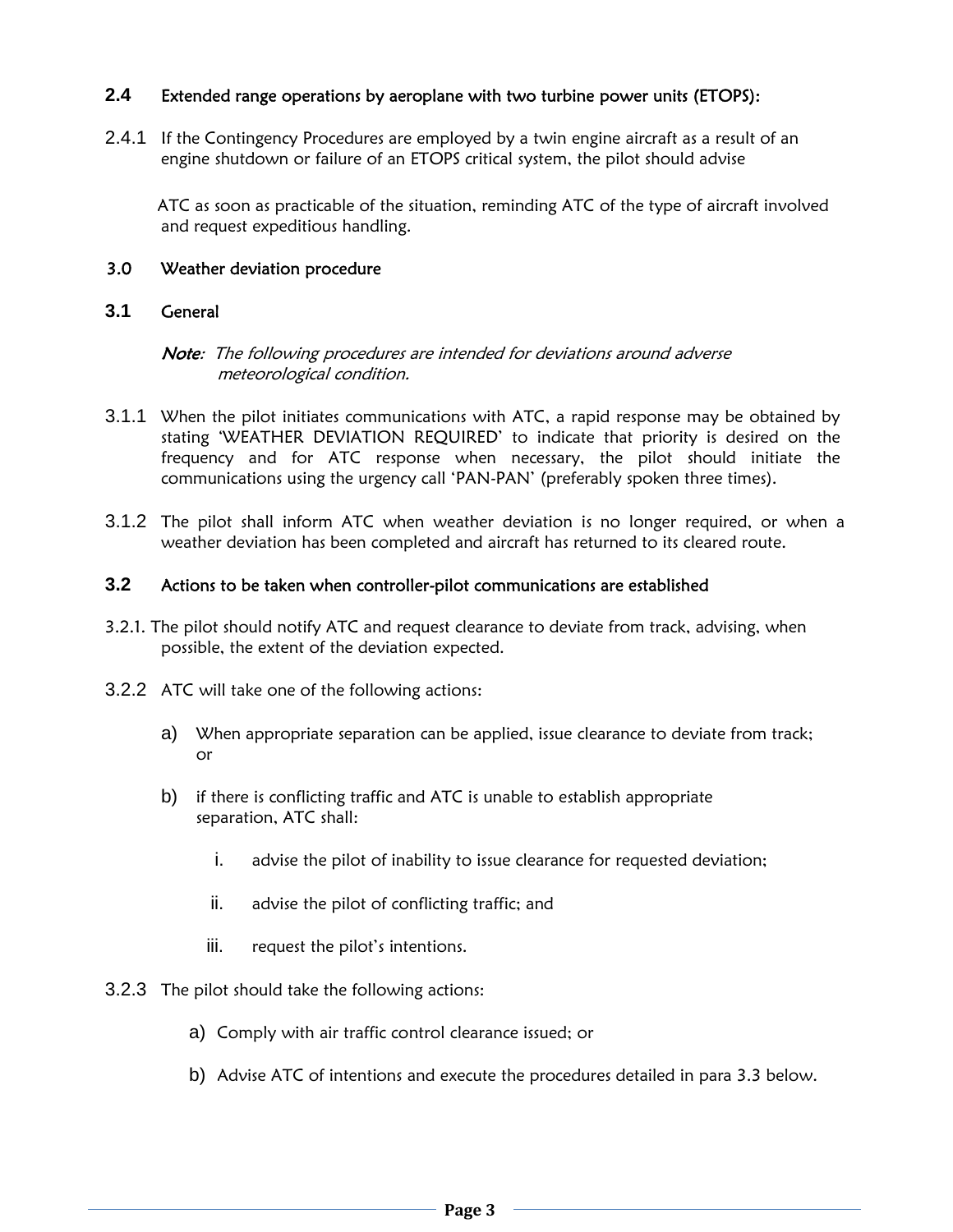### **3.3** Actions to be taken if a revised air traffic control clearance cannot be obtained

Note: The provision of this section apply to situations where a pilot needs to exercise the authority of pilot-in-command under the provisions of Annex 2, para 2.3.1.

- 3.3.1 If the aircraft is required to deviate from track to avoid adverse meteorological conditions and prior clearance cannot be obtained, an ATC clearance shall be obtained at the earliest possible time. Until an ATC clearance is received, the pilot shall take the following actions:
	- a) if possible, deviate away from an organized track or route system;
	- b) establish communications with and alert nearby aircraft by broadcasting, at suitable intervals: aircraft identification, flight level, position (including the ATS route designator or the track code) and intentions, on the frequency in use and on 121.5MHz (or, as a backup, on the inter - pilot air-to-air frequency 123.45MHz);
	- c) watch for conflicting traffic both visually and by reference to ACAS ( if equipped);
		- Note If, as a result of action taken under the provisions of 3.3.1 (b) and (c) above, the pilot determines that there is another aircraft at or near the same flight level with which a conflict may occur, then the pilot is expected to adjust the path of the aircraft, as necessary, to avoid conflict.
	- d) turn on all aircraft exterior lights (commensurate with appropriate operating limitations);
	- e) for deviations of less than 10NM (19KM) remain at a the level assigned by ATC;
	- f) for deviations of greater than 10NM (19KM), when the aircraft is approximately 10 NM (19KM) from track, initiate a level change in accordance with table given below:

| <b>Route Center Line Track</b>              | Deviation > 10NM (19KM) | Level Change              |
|---------------------------------------------|-------------------------|---------------------------|
| $\frac{\text{EAST}}{00000 - 1790}$ magnetic | LEFT                    | DESCEND 300 FT (90M)      |
|                                             | <b>RIGHT</b>            | <b>CLIMB 300 FT (90M)</b> |
| WEST                                        | LEFT                    | <b>CLIMB 300 FT (90M)</b> |
| $180^{0} - 359^{0}$ magnetic                | RIGHT                   | DESCEND 300FT (90M)       |

- g) when returning to track, be at its assigned flight level, when the aircraft is within approximately 10NM (19KM) of the centerline, and
- h) if contact was not established prior to deviating, continue to attempt to contact ATC to obtain a clearance. If contact was established, continue to keep ATC advised of intentions and obtain essential traffic information.